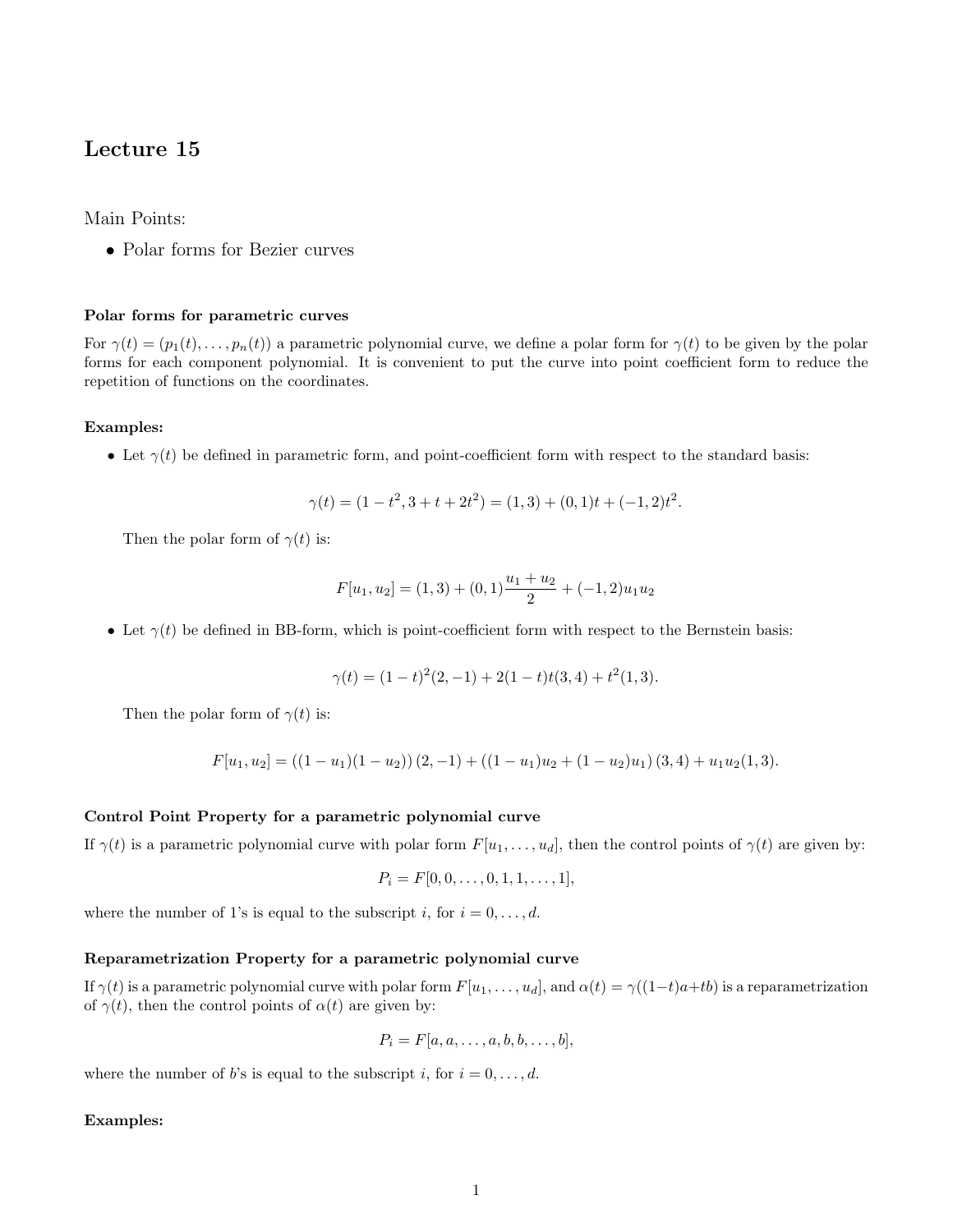• Polar Form of a quadratic Bezier curve  $\gamma_{[P_0,P_1,P_2]}(t)$ :

$$
F[u_1, u_2] = (1 - u_1)(1 - u_2)P_0 + [(1 - u_1)u_2 + (1 - u_2)u_1]P_1 + u_1u_2P_2.
$$

- Control point property:  $F[0,0] = P_0$ ,  $F[0,1] = P_1$ ,  $F[1,1] = P_2$ .
- Reparamatrization property:  $F[a, a] = Q_0$ ,  $F[a, b] = Q_1$ ,  $F[b, b] = Q_2$ , where  $Q_0$ ,  $Q_1$ , and  $Q_2$  are the control points of  $\alpha(t) = \gamma((1-t)a + tb)$ .
- Polar Form of a cubic Bezier curve  $\gamma_{[P_0,P_1,P_2,P_3]}(t)$ :

$$
F[u_1, u_2, u_3] = (1 - u_1)(1 - u_2)(1 - u_3)P_0
$$
  
+[(1 - u\_1)(1 - u\_2)u\_3 + (1 - u\_1)(1 - u\_3)u\_2 + (1 - u\_2)(1 - u\_3)u\_1]P\_1  
+[(1 - u\_1)u\_2u\_3 + (1 - u\_2)u\_1u\_3 + (1 - u\_3)u\_1u\_2]P\_2 + u\_1u\_2u\_3P\_3.

- Control point property:  $F[0, 0, 0] = P_0$ ,  $F[0, 0, 1] = P_1$ ,  $F[0, 1, 1] = P_2$ ,  $F[1, 1, 1] = P_3$ .
- Reparamatrization property:  $F[a, a, a] = Q_0, F[a, a, b] = Q_1, F[a, b, b] = Q_2, F[b, b, b] = Q_3$ , where  $Q_0, Q_1, Q_2$ and  $Q_3$  are the control points of  $\alpha(t) = \gamma((1-t)a + tb)$ .

## Main Theorem on Polar Forms for parametric curves (Existence and Uniqueness)

Every parametric polynomial curve  $\gamma(t)$  has a unique polar form  $F[u_1, \ldots, u_d]$  which satisfies the defining properties above, and further satisfies the control point property and reparametrization property.

#### Polar forms can be evaluated by Nested Linear Interpolation

In order to prove the uniqueness property, as well as the control point and reparametrization properties, of polar forms, we first need to show that they can be evaluated by Nested Linear Interpolation.

First recall the Nested Linear Interpolation diagram of Bezier points for a degree 2 Bezier curve  $\gamma(t)$ :

$$
\begin{array}{ccc}\nP_0^0 & & & \\
P_0^1 & & & \\
P_1^0 & & & \\
P_1^1 & & & \\
P_2^0 & & & \n\end{array} \hspace{0.2cm} P_0^2 = \gamma(t)
$$

Any small triangle of points in this diagram such as:

$$
\begin{array}{cc}\nP_0^0 \\
P_1^0\n\end{array}
$$

is meant to imply that

$$
(1-t)P_0^0 + tP_1^0 = P_0^1,
$$

for example. Now we will construct a similar table of values of  $F[u_1, u_2]$ , assuming F is a polar form for  $\gamma(t)$ :

$$
F[0,0]
$$
  
\n
$$
F[u_1,0]
$$
  
\n
$$
F[u_1,1]
$$
  
\n
$$
F[u_1,1]
$$
  
\n
$$
F[1,1]
$$
  
\n
$$
F[1,1]
$$

In this diagram, each small triangle of points represents a nested linear interpolation, but not with parameter  $t$ . In this case, the values in the second column are obtained with parameter  $u_1$ , and the value in the third column is obtained with parameter  $u_2$ . Specifically:

$$
(1 - u1)F[0, 0] + u1F[0, 1] = F[u1, 0], \t(1 - u1)F[0, 1] + u1F[1, 1] = F[u1, 1],
$$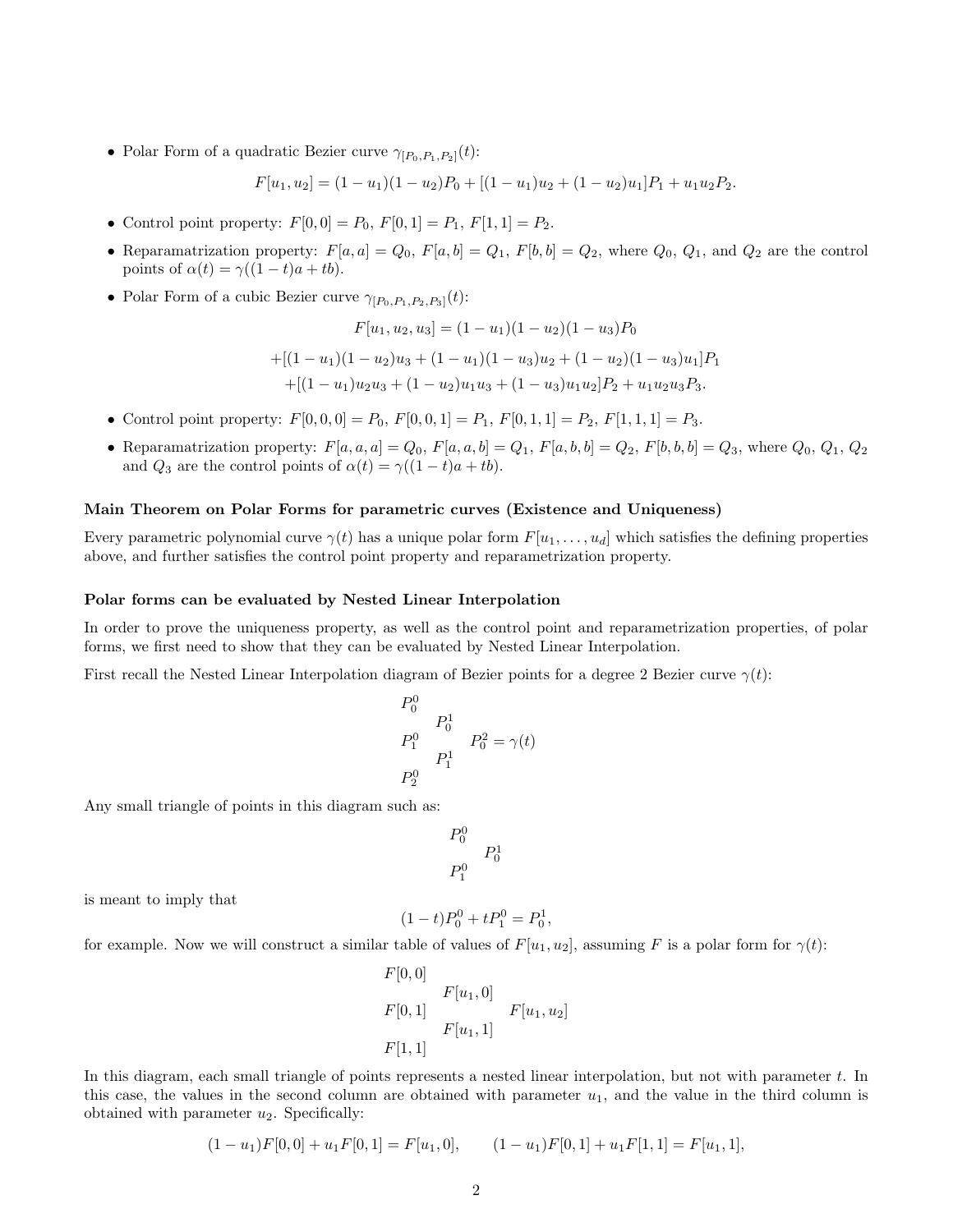and 
$$
(1 - u_2)F[u_1, 0] + u_2F[u_1, 1] = F[u_1, u_2].
$$

To see that these relationships are valid, we use the properties of the polar form. For instance, since a polar form is affine in each coordinate, we know that it respects affine sums in either coordinate in the following way:

$$
F[(1-s)a + sb, c] = (1-s)F[a, c] + sF[b, c],
$$
 and  $F[c, (1-s)a + sb] = (1-s)F[c, a] + sF[c, b].$ 

Using the first of these with  $s = u_1$ ,  $a = 0$ ,  $b = 1$ , and  $c = 1$ , we get:

$$
(1 - u1)F[0, 1] + u1F[1, 1] = F[u1, 1].
$$

The other two can be obtained similarly, also using the symmetry property:  $F[u_1, u_2] = F[u_2, u_1]$ . For instance, with  $s = u_1, a = 0, b = 1, and c = 0$ , in the second equation, we get:

$$
(1 - u1)F[0, 0] + u1F[0, 1] = F[0, u1] = F[u1, 0].
$$

Finally, with  $s = u_2$ ,  $a = 0$ ,  $b = 1$ , and  $c = u_1$ , in the second equation, we get:

$$
(1 - u2)F[u1, 0] + u2F[u1, 1] = F[u1, u2].
$$

More generally, it follows for any polar form  $F[u_1, \ldots, u_d]$ , that F can be evaluated by nested linear interpolation in stages with parameters  $u_1, u_2 \ldots u_d$ , from the starting values

$$
F[0, 0, \ldots, 0], F[0, 0, \ldots, 0, 1], F[0, 0, \ldots, 0, 1, 1], \ldots, F[0, 1, \ldots, 1, 1], F[1, 1, \ldots, 1, 1].
$$

By combining the affine and symmetry properties, as in the above example for  $d = 2$ , we arrive at the same conclusion.

#### Equivalence of Nested Linear Interpolation (NLI) and BB-form for Bezier curves

For degree  $d = 1$ , the NLI form for a Bezier curve is:

$$
\gamma(t) = (1 - t)P_0 + tP_1.
$$

This is identical to the BB-form, since the Bernstein polynomials for degree  $d = 1$  are simply:

$$
B_0^1(t) = 1 - t
$$
, and  $B_1^1(t0 = t)$ .

For degree  $d = 2$ , the NLI form for a Bezier curve is:

$$
\gamma(t) = (1-t)[(1-t)P_0 + tP_1] + t[(1-t)P_1 + tP_2]
$$
  
=  $(1-t)^2 P_0 + (1-t)tP_1 + t(1-t)P_1 + t^2 P_2$   
=  $(1-t)^2 P_0 + 2(1-t)tP_1 + t^2 P_2$   
=  $B_0^2(t)P_0 + B_1^2(t)P_1 + B_2^2(t)P_2.$ 

which is also identical to the BB-form.

In general, we can write the NLI form for a curve  $\gamma(t)$  with control points  $P_0, \ldots, P_d$  recursively as:

$$
\gamma(t) = \gamma_{[P_0,\ldots,P_d]}(t) = (1-t)\gamma_{[P_0,\ldots,P_{d-1}]}(t) + t\gamma_{[P_1,\ldots,P_d]}(t).
$$

This form has the same content as the Bezier point table, where the parameter  $t$  is implied. In fact, the final triangle in that table:

$$
\begin{array}{cc}\nP_0^{d-1} \\
P_1^{d-1} \\
P_1^{d-1}\n\end{array}
$$

is equivalent to the statement:

$$
\gamma(t) = P_0^d = (1-t)P_0^{d-1} + tP_1^{d-1} = (1-t)\gamma_{[P_0,\ldots,P_{d-1}]}(t) + t\gamma_{[P_1,\ldots,P_d]}(t).
$$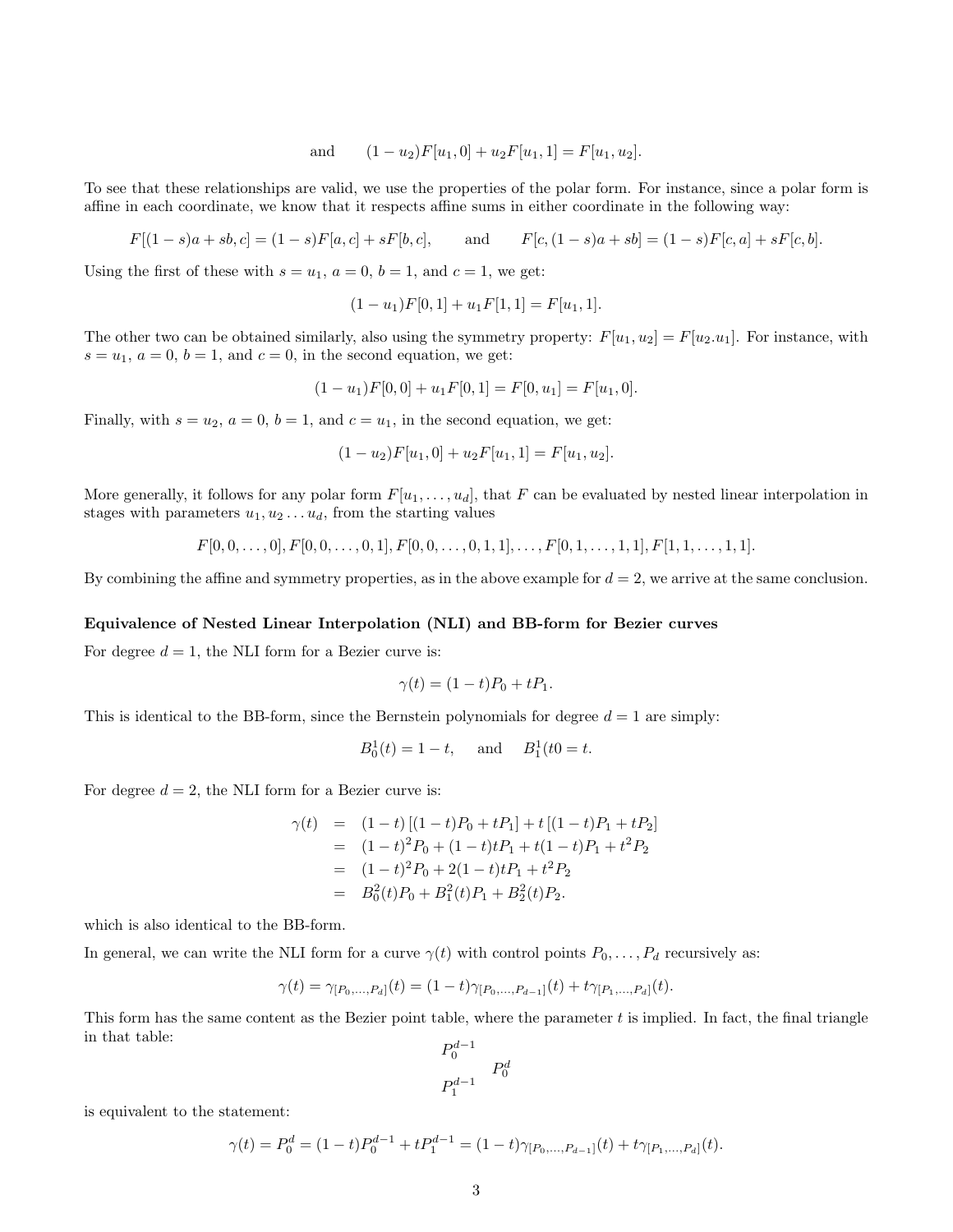We also have the BB-form with the same control points as:

$$
\gamma(t) = B_0^d(t)P_0 + B_1^d(t)P_1 + \dots + B_d^d(t)P_d = \sum_{i=0}^d B_i^d(t)P_i.
$$

To see that these are the same, we use induction the recursive formula for the Bernstein polynomials. For the induction hypothesis we assume that these are equivalent for degree k with  $0 \le k \le d - 1$ :

$$
\gamma_{[P_0,\ldots,P_k]}(t) = \sum_{i=0}^d B_i^k(t) P_i.
$$

Then we have:

$$
\gamma_{[P_0,...,P_d]}(t) = (1-t)\gamma_{[P_0,...,P_{d-1}]}(t) + t\gamma_{[P_1,...,P_d]}(t)
$$
  
\n
$$
= (1-t)\sum_{i=0}^{d-1} B_i^{d-1}(t)P_i + t\sum_{i=0}^{d-1} B_i^{d-1}(t)P_{i+1}
$$
  
\n
$$
= (1-t)^d P_0 + \sum_{i=1}^{d-1} B_i^{d-1}(t)P_i + t\sum_{i=0}^{d-2} B_i^{d-1}(t)P_{i+1} + t^d P_d
$$
  
\n
$$
= (1-t)^d P_0 + (1-t)\sum_{i=1}^{d-1} B_i^{d-1}(t)P_i + t\sum_{i=1}^{d-1} B_{i-1}^{d-1}(t)P_i + t^d P_d
$$
  
\n
$$
= (1-t)^d P_0 + \sum_{i=1}^{d-1} [(1-t)B_i^{d-1}(t) + tB_{i-1}^{d-1}(t)] P_i + t^d P_d
$$
  
\n
$$
= (1-t)^d P_0 + \sum_{i=1}^{d-1} [(1-t)B_i^{d-1}(t) + tB_{i-1}^{d-1}(t)] P_i + t^d P_d
$$
  
\n
$$
= (1-t)^d P_0 + \sum_{i=1}^{d-1} [B_i^d(t)] P_i + t^d P_d
$$
  
\n
$$
= \sum_{i=0}^d B_i^d(t).
$$

# Proof of the Control Point Property for Polar forms

In the previous section we showed that a polar form can be evaluated with nested linear interpolation, and we did this using the affine and symmetry properties. If we also now use the substitution property, we can arrive at the control point property. For  $d = 2$ , we can set  $u_1 = u_2 = t$  in the table:

$$
F[0, 0]
$$
  
\n
$$
F[u_1, 0]
$$
  
\n
$$
F[0, 1]
$$
  
\n
$$
F[u_1, 1]
$$
  
\n
$$
F[1, 1]
$$
  
\n
$$
F[0, 0]
$$
  
\n
$$
F[t, 0]
$$
  
\n
$$
F[t, 1]
$$
  
\n
$$
F[1, 1]
$$
  
\n
$$
F[1, 1]
$$

to obtain the new table: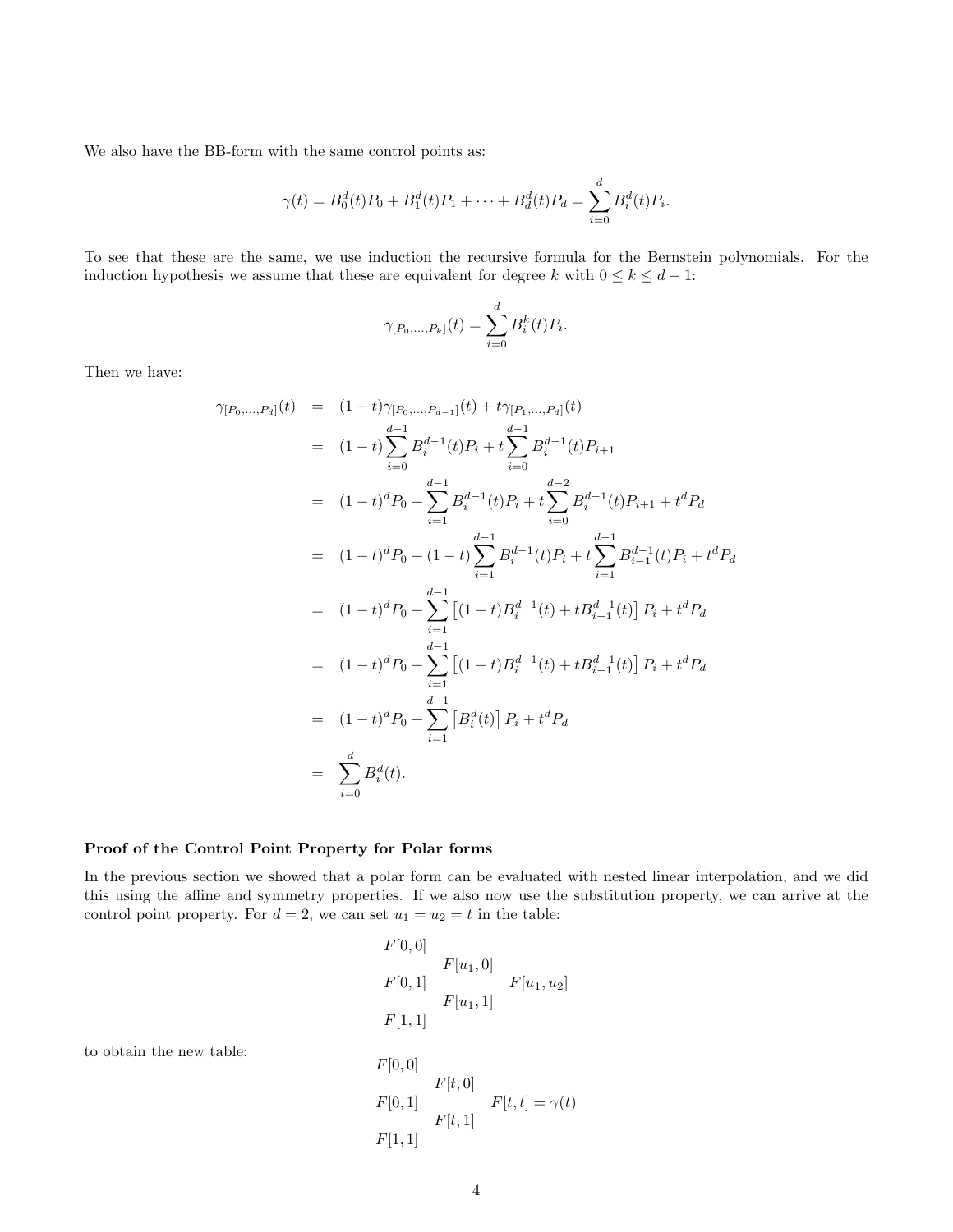Note that in this table all nested linear interpolation is done with parameter t, just as in the case for the Bezier curve. Moreover, we arrive on the right at the function  $\gamma(t)$ . Since this table behaves identically to the Bezier point table:

$$
\begin{array}{ccc}\nP_0^0 & & & \\
P_0^1 & & & \\
P_1^0 & & & \\
P_1^1 & & & \\
P_2^0 & & & \n\end{array} \qquad P_0^2 = \gamma(t)
$$

we would like to conclude that the starting values must be the same. To see that this must be true, we can use the labels:

$$
Q_0 = F[0,0], Q_1 = F[0,1],
$$
 and  $Q_2 = F[1,1].$ 

Now suppose that at least one of the equalities  $P_0 = Q_0$ ,  $P_1 = Q_1$ , and  $P_2 = Q_2$  is false. Then we have two sets of control points which give the same result through nested linear interpolation:

$$
\gamma_{[P_0,P_1,P_2]}(t) = \gamma_{[Q_0,Q_1,Q_2]}(t).
$$

But from the previous section, we know that this is equivalent to the BB-forms being equal:

$$
\sum_{i=0}^{d} B_i^d(t) P_i = \sum_{i=0}^{d} B_i^d(t) Q_i.
$$

But then if  $P_i = (a_i, b_i)$  and  $Q_i = (c_i, d_i)$ , we can focus on the first coordinate and obtain:

$$
\sum_{i=0}^{d} a_i B_i^d(t) = \sum_{i=0}^{d} c_i B_i^d(t).
$$

But since the Bernstein polynomials are a basis of  $P_d$ , any polynomial is uniquely represented by a choice of coefficients. So the only way for the last sums to be equal is if  $a_i = c_i$  for each i. The same applies to the second coordinate, and so we must have  $P_i = Q_i$  for all i, which shows that the control point property is true.

#### Proof of Uniqueness of Polar Forms

In order to show that there is only one polar form for any polynomial, or for any parametric polynomial curve, we use the facts from the previous section.

Suppose that a parametric polynomial curve  $\gamma(t)$  has two polar forms  $F[u_1, \ldots, u_d]$  and  $G[u_1, \ldots, u_d]$ . Each of these functions must then satisfy the three defining properties of a polar form. We have also shown in the previous section that each polar form is computable by nested linear interpolation from the special values, with 0's or 1's as arguments, which are in turn equal to the control points of  $\gamma(t)$ . But then F and G are both computing exactly the same output, and so are equal as functions.

#### Proof of Reparametrization Property of Polar Forms

The proof of the reparametrization property follows the same ideas used in the proof of the control point property.

For the reparametrization property we assume that we have a curve  $\gamma(t)$  and also a reparametrization:

$$
\alpha(t) = \gamma((1-t)a + tb),
$$

for some constants a and b. We also assume that we have a polar form for  $\gamma(t)$ , called  $F[u_1, \ldots, u_d]$ . Assume again, for simplicity, that  $d = 2$ . Then we can construct a table for nested linear interpolation, starting from the values  $F[a, a], F[a, b],$  and  $F[b, b]$ . But first we work out a few linear interpolations:

$$
(1-t)F[a,a] + tF[a,b] = F[a,(1-t)a + tb],
$$